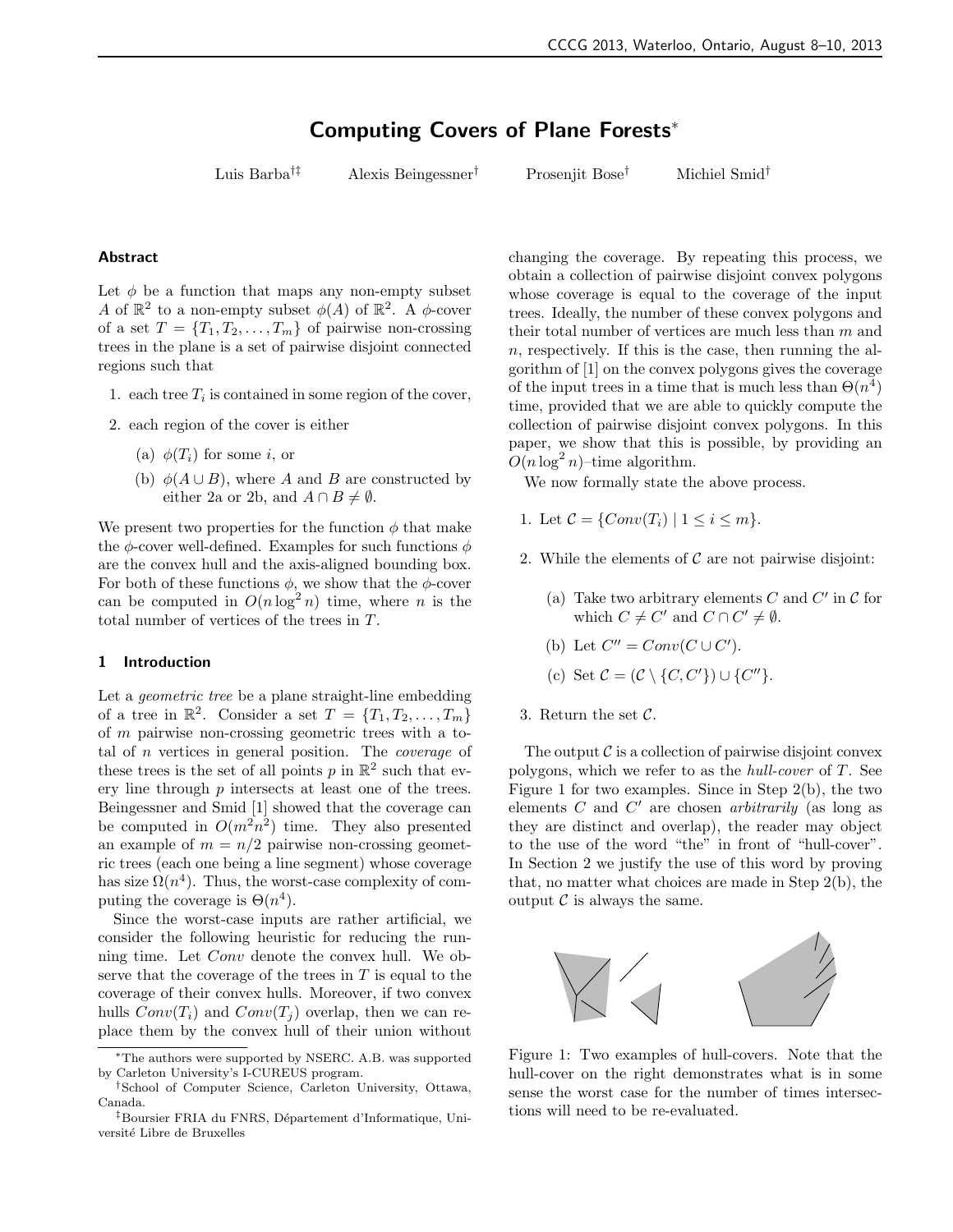# 2  $\phi$ -Covers

Consider a function  $\phi$  that maps any non-empty subset A of  $\mathbb{R}^2$  to a non-empty subset  $\phi(A)$  of  $\mathbb{R}^2$ . We assume that this function satisfies the following properties:

**Property 1:** For any non-empty subset A of  $\mathbb{R}^2$ ,

$$
A \subseteq \phi(A).
$$

Property 2: For any two non-empty subsets A and B of  $\mathbb{R}^2$ ,

if 
$$
A \subseteq \phi(B)
$$
, then  $\phi(A) \subseteq \phi(B)$ .

Both the convex hull and axis-aligned bounding box functions satisfy these properties. However, the minimum enclosing circle function does not satisfy Property 2.

We rewrite the algorithm described in Section 1 using the function  $\phi$  instead of Conv. We also use a forest F of binary trees to keep track of the history of the process; each node u in this forest stores a value  $\phi(u)$ . The forest helps us to prove that the  $\phi$ -cover is well-defined.

- 1. For each i with  $1 \leq i \leq m$ , let  $\mathcal{T}_i$  be the tree consisting of the single node  $r_i$ , whose value  $\phi(r_i)$  is equal to  $\phi(T_i)$ .
- 2. Initialize the forest  $\mathcal{F} = {\mathcal{T}_i \mid 1 \leq i \leq m}.$
- 3. Let  $C = \{ \phi(r_i) \mid 1 \leq i \leq m \}.$
- 4. While the elements of  $\mathcal C$  are not pairwise disjoint:
	- (a) Take two arbitrary roots  $r$  and  $r'$  in the forest F for which  $r \neq r'$  and  $\phi(r) \cap \phi(r') \neq \emptyset$ .
	- (b) Let  $\mathcal T$  and  $\mathcal T'$  be the trees in  $\mathcal F$  whose roots are  $r$  and  $r'$ , respectively.
	- (c) Let  $r''$  be a new node and set its value  $\phi(r'')$ to  $\phi(\phi(r) \cup \phi(r'))$ .
	- (d) Create a new tree  $\mathcal{T}''$  whose root is  $r''$  and make  $\mathcal T$  and  $\mathcal T'$  the two children of r''.

(e) Set 
$$
\mathcal{F} = (\mathcal{F} \setminus \{ \mathcal{T}, \mathcal{T}' \}) \cup \{ \mathcal{T}'' \}.
$$

- (f) Set  $\mathcal{C} = (\mathcal{C} \setminus \{\phi(r), \phi(r')\}) \cup \{\phi(r'')\}.$
- 5. Return the forest  $\mathcal F$  and the set  $\mathcal C$ .

We refer to the output set C as the  $\phi$ -cover of T. In Theorem 2 below, we prove that the  $\phi$ -cover is welldefined. Before we prove this theorem, we present a third property of the function  $\phi$ :

**Property 3:** For any two non-empty subsets  $A$  and  $B$ of  $\mathbb{R}^2$ ,

$$
\phi(A) \subseteq \phi(\phi(A) \cup \phi(B)).
$$

Note that this property follows trivially from Property 1, because

$$
\phi(A) \subseteq \phi(A) \cup \phi(B) \subseteq \phi(\phi(A) \cup \phi(B)).
$$

**Lemma 1** Let  $C$  and  $C'$  be two  $\phi$ -covers with corresponding forests  $F$  and  $F'$ , respectively. For each node u in F, there exists a root r' in F' such that  $\phi(u) \subseteq \phi(r')$ .

**Proof.** We prove the lemma by induction on the height of the subtree rooted at  $u$ . First assume that  $u$  is a leaf in F. Let *i* be the index such that  $\phi(u) = \phi(T_i)$ , let u' be the leaf in  $\mathcal{F}'$  for which  $\phi(u') = \phi(T_i)$ , let  $\mathcal{T}'$  be the tree in  $\mathcal{F}'$  that has u' as a leaf, and let r' be the root of  $\mathcal{T}'$ . We prove that  $\phi(u) \subseteq \phi(r')$ .

Let  $u'_1 = u', u'_2, \dots, u'_k = r'$  be the nodes in  $\mathcal{T}'$  on the path from  $u'$  to  $r'$ . For each i with  $1 \leq i < k$ , let  $v'_i$  be the sibling of  $u'_i$ . Since

$$
\phi(u_{i+1}') = \phi(\phi(u_i') \cup \phi(v_i')),
$$

it follows from Property 3 that  $\phi(u'_i) \subseteq \phi(u'_{i+1})$ . From this, it follows that

$$
\phi(u) = \phi(u') = \phi(u'_1) \subseteq \phi(u'_2) \subseteq \ldots \subseteq \phi(u'_k) = \phi(r').
$$

Now assume that  $u$  is not a leaf. Let  $v$  and  $w$  be the children of u. Observe that  $\phi(v) \cap \phi(w) \neq \emptyset$ . By induction, there exist roots  $r'$  and  $r''$  in  $\mathcal{F}'$  such that  $\phi(v) \subseteq \phi(r')$  and  $\phi(w) \subseteq \phi(r'')$ . Since  $\phi(r') \cap \phi(r'') \neq \emptyset$ , we must have  $r' = r''$ . Thus, since  $\phi(v) \cup \phi(w) \subseteq \phi(r')$ , Property 2 implies that

$$
\phi(u) = \phi(\phi(v) \cup \phi(w)) \subseteq \phi(r').
$$

 $\Box$ 

**Theorem 2** The  $\phi$ -cover is well-defined.

**Proof.** Let  $\mathcal C$  and  $\mathcal C'$  be two  $\phi$ -covers with corresponding forests  $\mathcal F$  and  $\mathcal F'$ , respectively. We have to prove that  $C = C'$ . Observe that

$$
\mathcal{C} = \{ \phi(r) \mid r \text{ is a root in } \mathcal{F} \}
$$

and

$$
\mathcal{C}' = \{ \phi(r') \mid r' \text{ is a root in } \mathcal{F}' \}.
$$

Let r be a root in  $\mathcal F$ . By Lemma 1, there exists a root r' in F' such that  $\phi(r) \subseteq \phi(r')$ . Again by Lemma 1, applied with the roles of  $\mathcal F$  and  $\mathcal F'$  interchanged, there exists a root r'' in F such that  $\phi(r') \subseteq \phi(r'')$ . Thus, we have

$$
\phi(r) \subseteq \phi(r') \subseteq \phi(r'').
$$

Since  $\phi(r) \cap \phi(r'') \neq \emptyset$ , we must have  $r = r''$ . Therefore,  $\phi(r) = \phi(r')$ . We conclude that  $\mathcal{C} \subseteq \mathcal{C}'$ . By a symmetric argument, we can show that  $\mathcal{C}' \subseteq \mathcal{C}$ .

Thus, the  $\phi$ -cover is well-defined for both the convex hull and the axis-aligned bounding box. If  $\phi$  is the minimum enclosing circle function, then, in addition to not satisfying Property 2, the  $\phi$ -cover is not well-defined: In Figure 2, an example is given for which the order in which merges are performed can result in different outputs.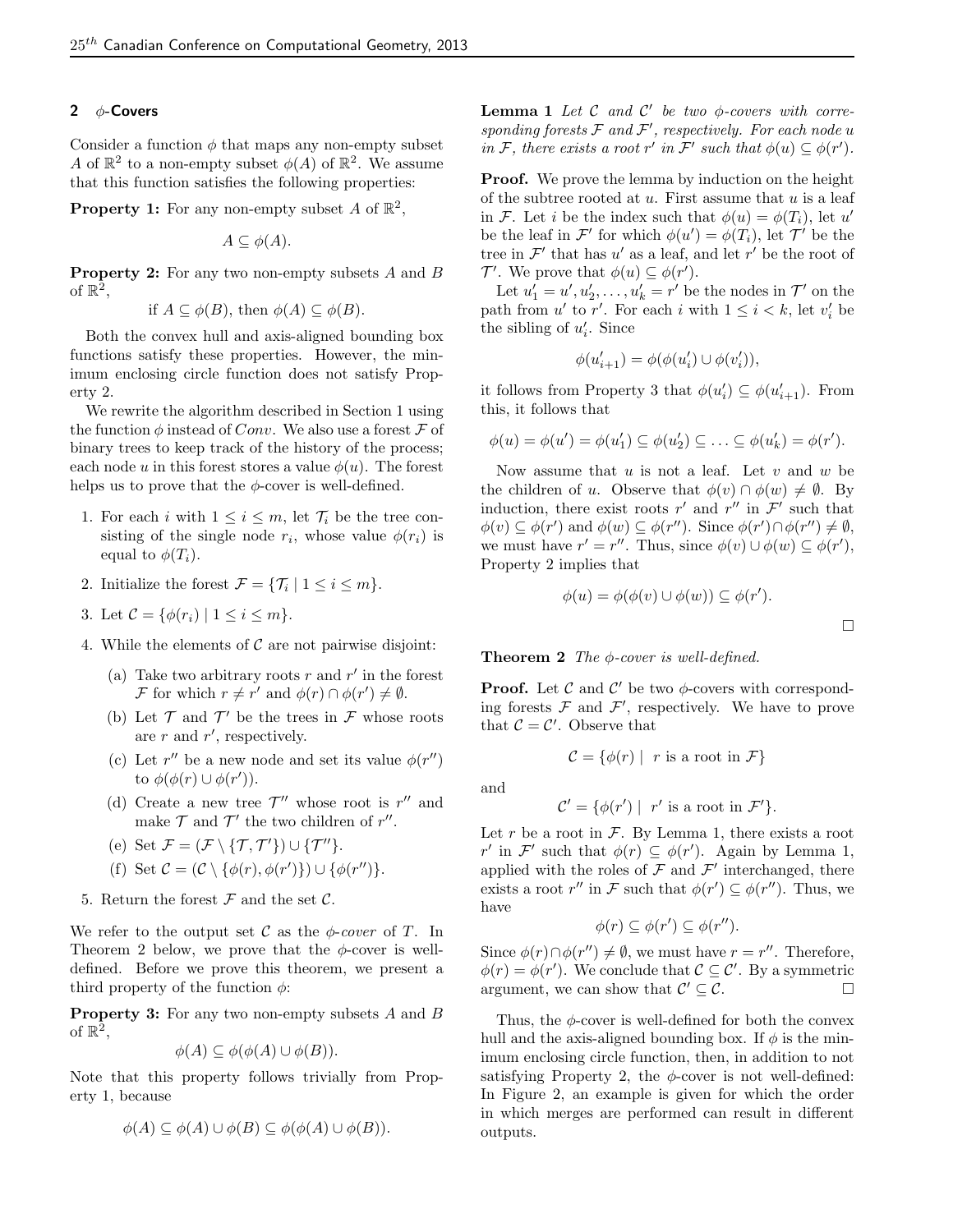

Figure 2: (a) The input forest with trees numbered; (b) The minimum enclosing circle of each tree; (c) Merging 1 and 2 first results in no intersection with 4; (d) Merging 1 and 3 first results in an intersection with 4.

## 3 Computing the Hull-Cover

In this section, we take for  $\phi$  the convex hull function and show that the  $\phi$ -cover can be computed in  $O(n \log^2 n)$  time.

## 3.1 Weakly Disjoint Polygons

Finding the convex hull of two convex polygons can be a relatively expensive operation due to the fact that their boundaries can cross in  $\Omega(n)$  different places. For example, consider a regular  $n$ -gon being merged with a copy of itself rotated  $\epsilon$  degrees. In this section we demonstrate that, because our convex polygons are the convex hulls of disjoint trees, they behave much nicer than general convex polygons.

Let a *weakly disjoint pair* of convex polygons  $P$ ,  $Q$ be a pair of convex polygons such that  $P \setminus Q$  and  $Q \setminus P$ are both connected sets of points, and P does not share a vertex with Q. Then a weakly disjoint set of polygons is a set of polygons such that all pairs of polygons are weakly disjoint. For simplicity, we assume that the convex hull of a line segment is a valid degenerate convex polygon consisting of two edges. We also assume all vertices are in general position. In this section we prove that weakly disjoint polygons are better behaved than general convex polygons, and that the convex hulls of disjoint trees are weakly disjoint.

**Lemma 3** If two convex polygons  $P, Q$  are weakly disjoint, then their boundaries intersect at at most two points.

Proof. Assume the intersection of their boundaries,  $\partial P \cap \partial Q$ , contains more than two points. Further, assume without loss of generality that  $P$  contains points outside of Q. Start at a point on P's boundary  $\partial P$  that is outside of Q, and walk along  $\partial P$ . Eventually we intersect  $\partial Q$ , and now P is separated into two connected regions: points inside of Q, and points outside of Q. If we continue walking along  $\partial P$ , we eventually cross  $\partial Q$ again. Now there are three regions of  $P$ : two outside  $Q$ , and one inside  $Q$ , but the two outside  $Q$  may be the same. Continuing along  $\partial P$  we must eventually intersect Q again. Now the second outside region has been completed, and is clearly disconnected from the first. Therefore  $P$  and  $Q$  aren't weakly disjoint.  $\Box$ 

Lemma 4 If two convex polygons P, Q are weakly disjoint, but not disjoint, then one contains a vertex of the other.

Proof. If two convex polygons are not disjoint, then they have a non-empty intersection. If this intersection has no area, then they only share part of a boundary. However the vertices are in general position, so this cannot be the case. So their intersection has some non-zero area. Remark that the vertices of  $P \cap Q$  are either vertices of P, Q, or points on  $\partial P \cap \partial Q$ . Since  $P \cap Q$  has positive area, it must have at least 3 vertices. However, by Lemma 3, we know that there are at most two points in  $\partial P \cap \partial Q$ . So it follows that one of these three vertices must be a vertex of  $P$  or  $Q$ . Therefore a vertex of one is inside the other.  $\Box$ 

Lemma 5 The convex hulls of two disjoint trees are weakly disjoint.

**Proof.** Assume there exists two disjoint trees  $R$ ,  $S$ , but their convex hulls are not weakly disjoint. Let  $P = Conv(R)$  and  $Q = Conv(S)$ . If R and S share a vertex, then clearly they are not disjoint, and we have a contradiction. Then either  $P \setminus Q$  is disconnected, or  $Q \setminus P$  is. Assume without loss of generality that  $P \setminus Q$  is disconnected. Then there exists two points  $p, p' \in P \setminus Q$ such that there exists no path between  $p$  and  $p'$  inside of  $P \setminus Q$ . Since both P and Q are convex and share no vertices, the connected components  $p$  and  $p'$  are part of must contain a vertex of P. Therefore, without loss of generality, we may assume  $p$  and  $p'$  are vertices of  $P$ . However, that means  $p$  and  $p'$  are points on  $R$ , which has by definition a path that connects them. So either  $R$  and  $S$  intersect, or there exists a path between  $p$  and  $p'$ ; both of which are contradictions. Therefore, if two trees are disjoint, their convex hulls must be weakly disjoint.

Since the convex hulls of disjoint trees are weakly disjoint, unlike general convex polygons, finding the convex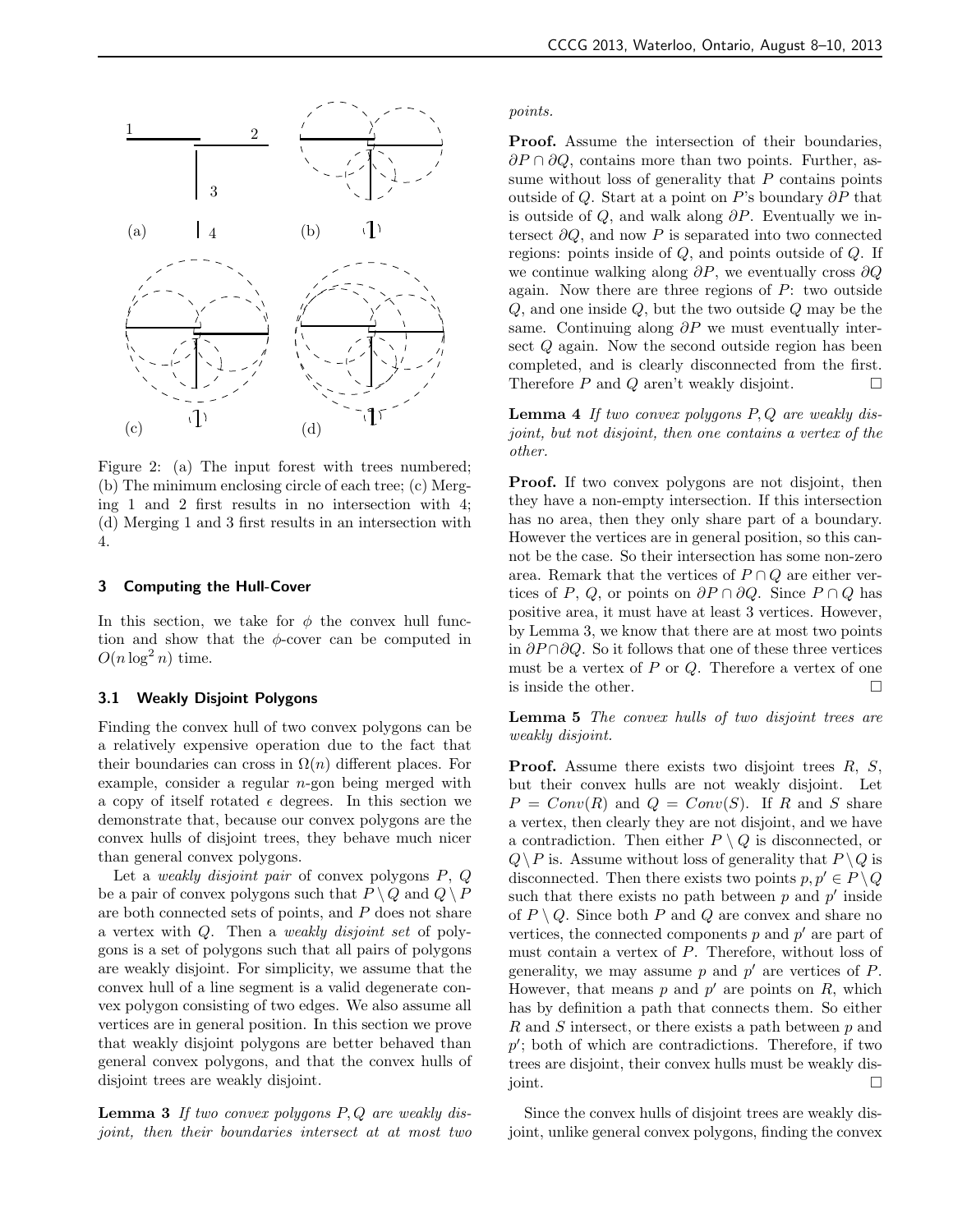hull of their union is simply a matter of finding at most two tangents to join them by. However, in merging two convex hulls it is no longer guaranteed that the new set of convex hulls has this property. Therefore, it would be desirable to merge convex hulls in some way in which we can maintain this property as an invariant.

# 3.2 Shoot and Insert

If two trees  $R$  and  $S$  in  $T$  have intersecting convex hulls, and we can find an edge to connect R and S without intersecting any other tree in  $T$ , then we have effectively merged the two trees, while maintaining the invariant of having a set of pairwise non-crossing trees.

**Lemma 6** Assume R and S are two non-crossing trees whose convex hulls intersect. Then the convex hull of one is strictly inside the other, or there exists a pair of adjacent vertices on the convex hull of one whose visibility is blocked by the other tree.

**Proof.** By Lemma 4, we know that one contains a vertex of the other. Assume without loss of generality that a vertex r of  $Conv(R)$  is inside of  $Conv(S)$ . If every other vertex of  $Conv(R)$  is inside of  $Conv(S)$ , then  $Conv(R)$  is strictly inside of  $Conv(S)$  and we are done. Assume this is not the case. Then there exists some path along R from r to the outside of  $Conv(S)$ . This path must pass between two vertices of  $Conv(S)$ , and therefore obstruct their visibility.  $\Box$ 

Consider shooting a ray between the two vertices  $p, q$ of  $Conv(S)$  that are obstructed by one or more other trees. This ray will necessarily intersect some other tree R first at a point  $q'$ . By definition, the edge  $pq'$ is an edge that joins  $R$  and  $S$  without intersecting any other tree. If this is the case, then we can stop shooting rays along S, replace S and R with  $S \cup R \cup pq'$ , and starting shooting rays along the convex hull of that new connected component. Furthermore, if we perform this process for all adjacent pairs of vertices of  $Conv(S)$ , and every ray reached the target vertex, we can conclude that either S is disjoint from all other convex hulls, or part of a well-nested hierarchy of boundary-disjoint convex hulls. If the former, then S is part of our output. If the latter, then the largest convex hull that contains  $S$ is part of our output.

Ishaque et al.[3] provide a ray shooting data structure that supports shooting rays from the boundary of obstacles, that are themselves inserted into the obstacles. Using their structure, a set of  $n$  pairwise disjoint polygonal obstacles can be preprocessed in  $O(n \log n)$ time and space to support  $m$  permanent ray shootings in  $O((n+m)\log^2 n + m\log m)$  time. Therefore shooting *n* rays takes  $O(n \log^2 n)$  time. We refer to this data structure as permashoot.

## 3.3 Algorithm

We start by computing the sets

$$
\mathcal{C} = \{Conv(T_i)|1 \le i \le m\}
$$

and

$$
E = \{e \mid e \text{ is an edge of some element of } C\}.
$$

We build a permashoot instance  $R$  on  $T$ , and a unionfind data structure  $U$  on  $T$ . The latter structure is used for determining what connected component a given edge is part of.

As long as  $E$  is non-empty, we do the following: Take an arbitrary edge  $e$  in  $E$  and remove it from  $E$ . If  $e$  is not stored in  $R$ , search in  $U$  for  $s$ , the component  $e$  is part of. Shoot a ray in R from one endpoint of  $e$  along e, and return the component r that was hit. If  $s \neq r$ , then merge  $Conv(s)$  and  $Conv(r)$  in C; remove and add edges from  $E$  to reflect the new state of  $C$ ; and union  $s$ and  $r$  in  $U$ .

At this moment, the set  $E$  is empty. We perform a plane-sweep on  $C$ , and return all the convex hulls that are not contained inside another convex hull.

An example is given in Figure 3.



Figure 3: (a) The input; (b) Initial convex hulls of the input; (c) Rays shot by the algorithm (numbered in order they were shot), with rays that caused a merge in red; (d) Well nested hierarchy of hulls that results

Our algorithm shoots a ray for every edge of every convex hull. If any two convex hulls intersect, but are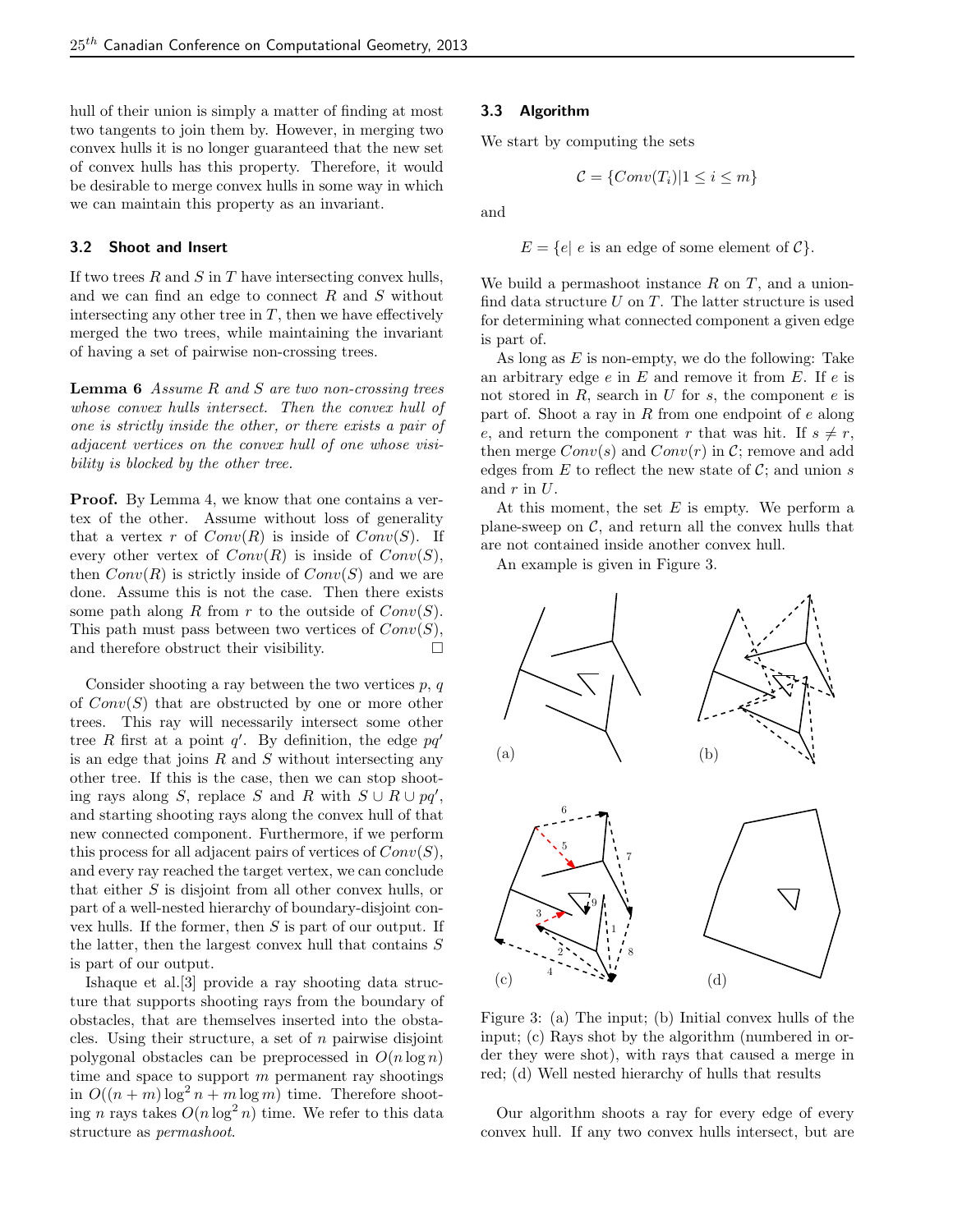not well-nested, then they are found during this process, and replaced by the convex hull of their union with an edge that joins them without intersecting any other components. This ensures that the invariant of having a set of pairwise weakly disjoint polygons holds. This continues until no more intersections are found in this way. By Lemma 6, we can conclude that we now have a set of convex hulls that are either disjoint, or part of a well-nested hierarchy. Our plane-sweep then finds all the maximal hulls, and returns only these.

#### 3.4 Analysis

Because we maintain the invariant of having a set of pairwise weakly disjoint polygons, we know that each union adds at most two edges to the set of edges (the tangents between the two hulls). At worst, we perform  $O(m) = O(n)$  unions, which adds  $O(n)$  edges to check. Initially, there are  $O(n)$  edges to check from the starting hulls. Therefore we end up shooting  $O(n)$  rays, which takes  $O(n \log^2 n)$  time.

For each ray shot we perform a constant amount of union and find operations to our union-find structure, each of which can easily be done in  $O(\log n)$  time [2, Chapter 21. So union-find only takes us  $O(n \log n)$  time in total.

Merging two weakly disjoint convex hulls takes  $O(\log n)$  time if we maintain them using height balanced binary search trees [5, Section 3.3.7]. Since we merge at most  $O(m) = O(n)$  trees, merging the trees takes  $O(n \log n)$  time.

Finally, the plane-sweep takes  $O(n \log n)$  time to find all the maximal convex hulls.

Therefore our algorithm takes  $O(n \log^2 n)$  time. This proves the following theorem.

Theorem 7 The hull-cover of a set of pairwise noncrossing trees with a total of n vertices can be computed in  $O(n \log^2 n)$  time.

## 4 Computing the Box-Cover

We now assume that  $\phi$  is the axis-aligned bounding box cover. We refer to the  $\phi$ -cover as the *box-cover*.

Let  $Box(S)$  be the axis-aligned bounding box of a tree S. A simple solution to box-cover is as follows. Create a dynamic range searching data structure that stores axisaligned line segments and supports queries for those line segments in an axis-aligned query box. For each tree S in the input, query the structure for the segments found in the  $Box(S)$ . For each segment found, remove its parent bounding box from the structure. Then perform a query on the structure with the bounding box of all the boxes found in this way, plus the bounding box we just queried with. Repeat this until no segments are found. Then insert the last box we queried with into the structure. Then run a plane sweep to find all the outermost boxes.

When our algorithm finishes inserting boxes we have a set of boundary-disjoint boxes, as in our hull-cover algorithm. Therefore, as before, it is correct.

Dynamic structures for axis-aligned segment queries exist that take  $O(\log^2 n + k)$  time for queries, insertion, and deletion[4]. Since we start with an empty structure, preprocessing time is irrelevant. When we find an intersection, we replace  $O(k)$  boxes with a single box. Since there are  $O(m) = O(n)$  boxes, and each box gets inserted and removed at most once, it follows that our algorithm takes  $O(n \log^2 n)$  time to perform this process in total. The plane sweep takes only  $O(n \log n)$ time. Therefore, our algorithm takes  $O(n \log^2 n)$  time in total. This proves the following theorem.

Theorem 8 The box-cover of a set of pairwise noncrossing trees with a total of n vertices can be computed in  $O(n \log^2 n)$  time.

#### 5 Conclusions and Open Problems

We are able to compute the solutions to hull-cover and box-cover in  $O(n \log^2 n)$  time. However this is not obviously optimal. It remains to be seen whether there are better algorithms for these problems.

While the hull-cover is a potentially powerful preprocessing step for computing the actual coverage, the relationship between the two is fairly weak. In the best case the hull-cover is the convex hull of the input, and the two are the same. However in the worst case the hull-cover is exactly the input, but the coverage is something of size  $\Omega(n^4)$ .

Given a set  $\mathcal O$  of orientations, an  $\mathcal O$ -convex set S is a set of points such that every line with an orientation in  $\mathcal O$  has either an empty or connected intersection with  $S$ . The  $\mathcal{O}\text{-}\text{hull}$  of a set T of points is then the intersection of all O-convex sets that contain T. When  $\mathcal{O} = \{ [0, 180) \},\$ the O-hull is the convex hull. When  $\mathcal{O} = \emptyset$ , the O-hull is the identity function. The  $\mathcal{O}\text{-}\text{hull}$  satisfies our properties for being well-defined [6]. However, an algorithm for the general  $\mathcal{O}\text{-}\text{hull}$  is not immediately obvious. Further, it is unclear as to whether there are other non-trivial well-defined covering functions beyond the O-hull and the axis-aligned bounding box. The geodesic hull does satisfy our properties, but without a bounding domain the geodesic hull is just the convex hull. We know from the start of the paper that the minimum enclosing circle does not produce well-defined results, and a similar argument applies to the minimum enclosing square.

Remark that our proof that general  $\phi$ -covers are welldefined does not rely on the fact that we are working in two dimensions. This allows us to easily extend the problem into higher dimensions, where the convex hull and bounding box still work. However,